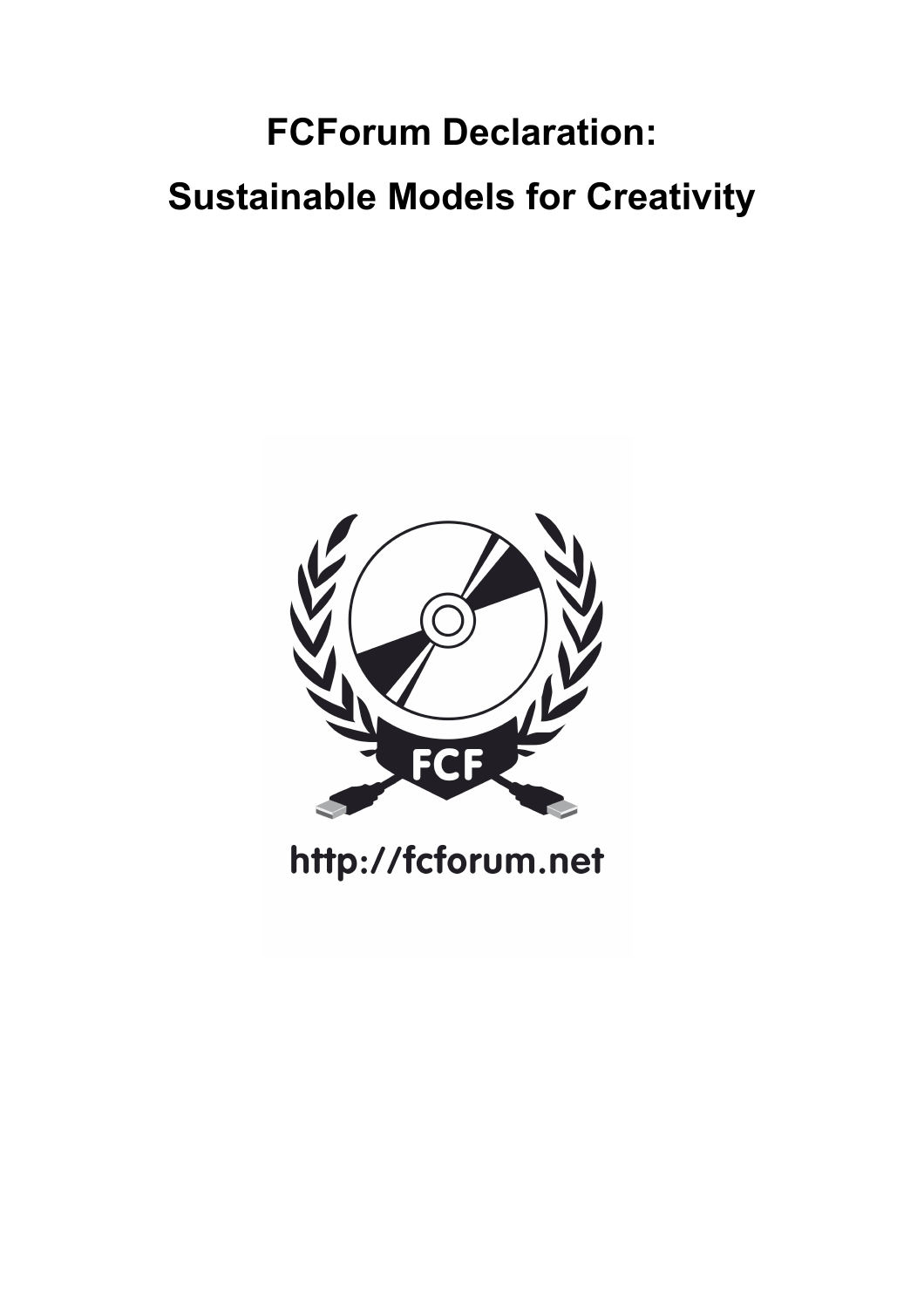#### **Version 1.0**

### **Free/Libre Culture Forum Declaration**

#### *[For details, see the extended version]*

**We can no longer put off re-thinking the economic structures that have been producing, financing, and funding culture up until now. Many of the old models have become anachronistic and detrimental to civil society. The aim of this document is to promote innovative strategies capable of defending and extending the sphere in which human creativity and knowledge can prosper freely and sustainably.**

This document is addressed to policy reformers, citizens and free/libre culture activists and aims to provide practical tools to actively bring about this change.

### **1. Who Generates Culture?**

In order to develop and grow, the human capacity for creativity requires access to existing culture, knowledge and information. Everyone can contribute to the production of culture, values and wealth on different scales, ranging from very basic to very complex creative contributions. The resources and time required for creative activities also vary in scale. We want to promote ways of liberating this time and these resources so that the distributed potential can be deployed in a sustainable way.

#### **2. Basic Principles for Sustainable Creativity**

- 1. The restructuring of the cultural industries is not only necessary but inevitable.
- 2. More culture is created and circulates in the digital era than ever before: in this context sharing has proven to be essential to the dissemination of culture.
- 3. The profits that the cultural lobbies are fighting to defend are based on the artificial production of scarcity.
- 4. The cultural sphere needs to recognise the skills and contributions of all of its agents, not only producers.
- 5. The digital context benefits creators as well as entrepreneurs and civil society. Appropriate models make it easier for users, consumers and producers to gain access to each other. The role of middle-men has to be revised in light of an approach based on collaboration.
- 6. The Internet is an essential tool for establishing contact between creators and their audiences. This is one of the reasons why everybody must be guaranteed non-discriminatory access to it.
- 7. Governments that do not promote the new forms of creation and diffusion of culture are generating lost profits for society and destroying its cultural diversity.
- 8. As Free/Libre Software has shown, peer production and distribution are not incompatible with market strategies and commercial distribution.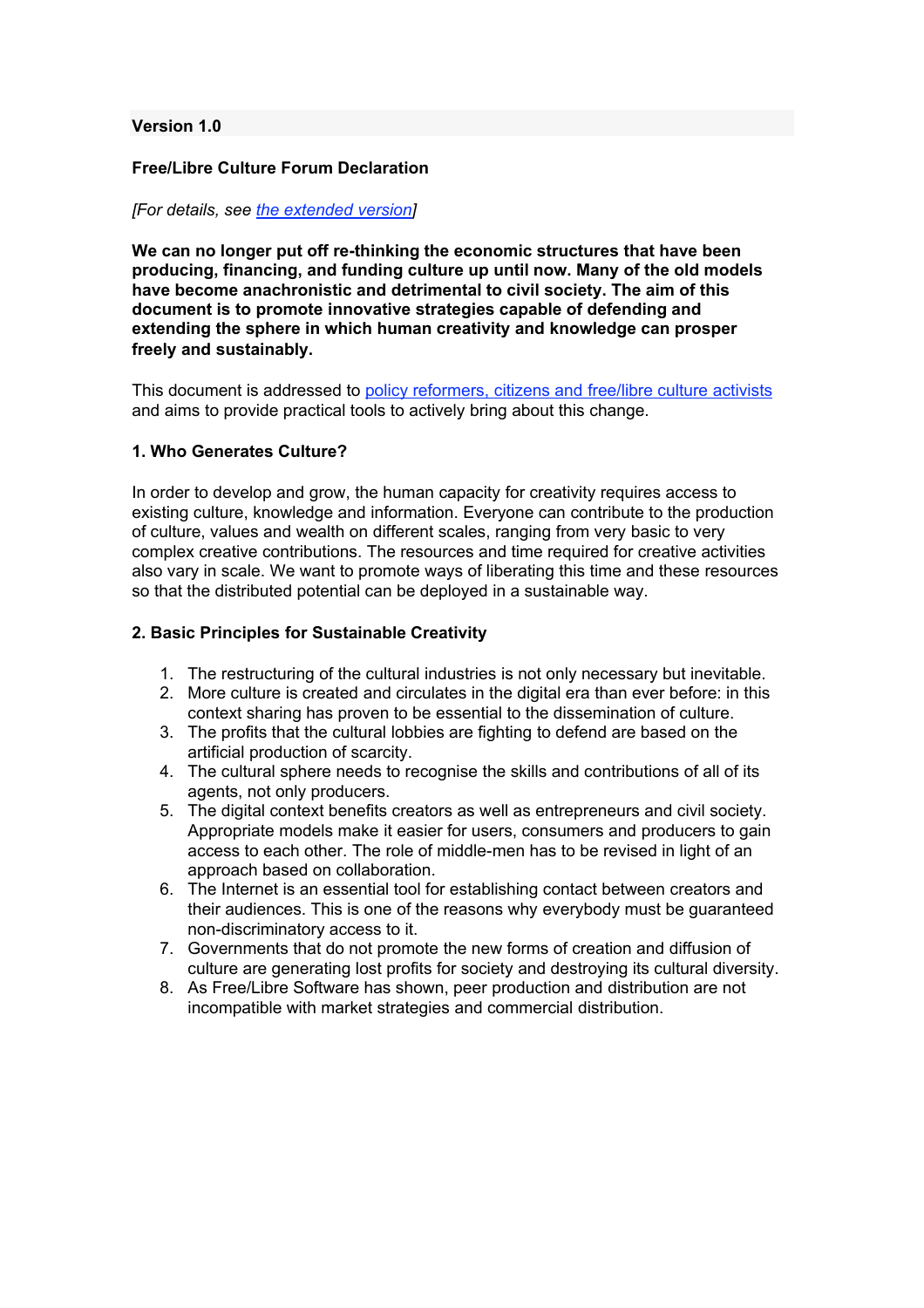# **Economic Models for Sustainable Creativity**

*The following list starts with the models that are most similar to those traditionally accepted by the cultural industries, and moves towards those that are closer to the idea of sharing that pertains to our age. Many of these models are currently actively implemented and are already working. We need to expand these conditions by removing barriers that limit their growth.*

#### **1. Pay for what you get**

Or some advice for the restructuring of the cultural industries: the public is prepared to pay for cultural products or goods as long as they deem the price to be reasonable and paying does not restrict their freedom. Make it easy and accessible; make it affordable; do not make it compulsory, static and criminalised, instead make it optional and offer choice. Pay fair wages when you contract professional work.

#### **2. Advertising**

Between bombarding users with ads and the total absence of ads, there are intermediate, ethical options: selective ads (accepting advertisements only from projects with affinities); giving users control over the consumption of ads; allowing users to request ads related to the article they are reading, for instance …

#### **3. Pay for a Plus**

Sharing copies helps creators to build up a reputation, which then becomes the basis for charging for services and other things that cannot be copied, such as live performances, works-for-hire, specially designed gadgets, attractive physical copies…

#### **4. Freemium**

Freemium is a business model that works by offering basic services, or a basic downloadable digital product, for free, while charging a premium for advanced or special features.

#### **5. Contributions**

A contribution-based model enables users to donate sums of money in order to help sustain a given project or enterprise. The more involved and respected users feel, the better this system works.

#### **6. Crowdfunding**

Enabling individual citizens or entities to contribute to a cultural enterprise by becoming stakeholders. This contribution can take the form of an investment before the work has been created, or via micro or macro credits or donations towards existing works.

#### **7. Commons-based strategies and distributed value creation**

The providers of commercial platforms for cooperation share their revenues with the creators who produce the material that makes their services valuable, while commoners are able to freely share and exploit the commons.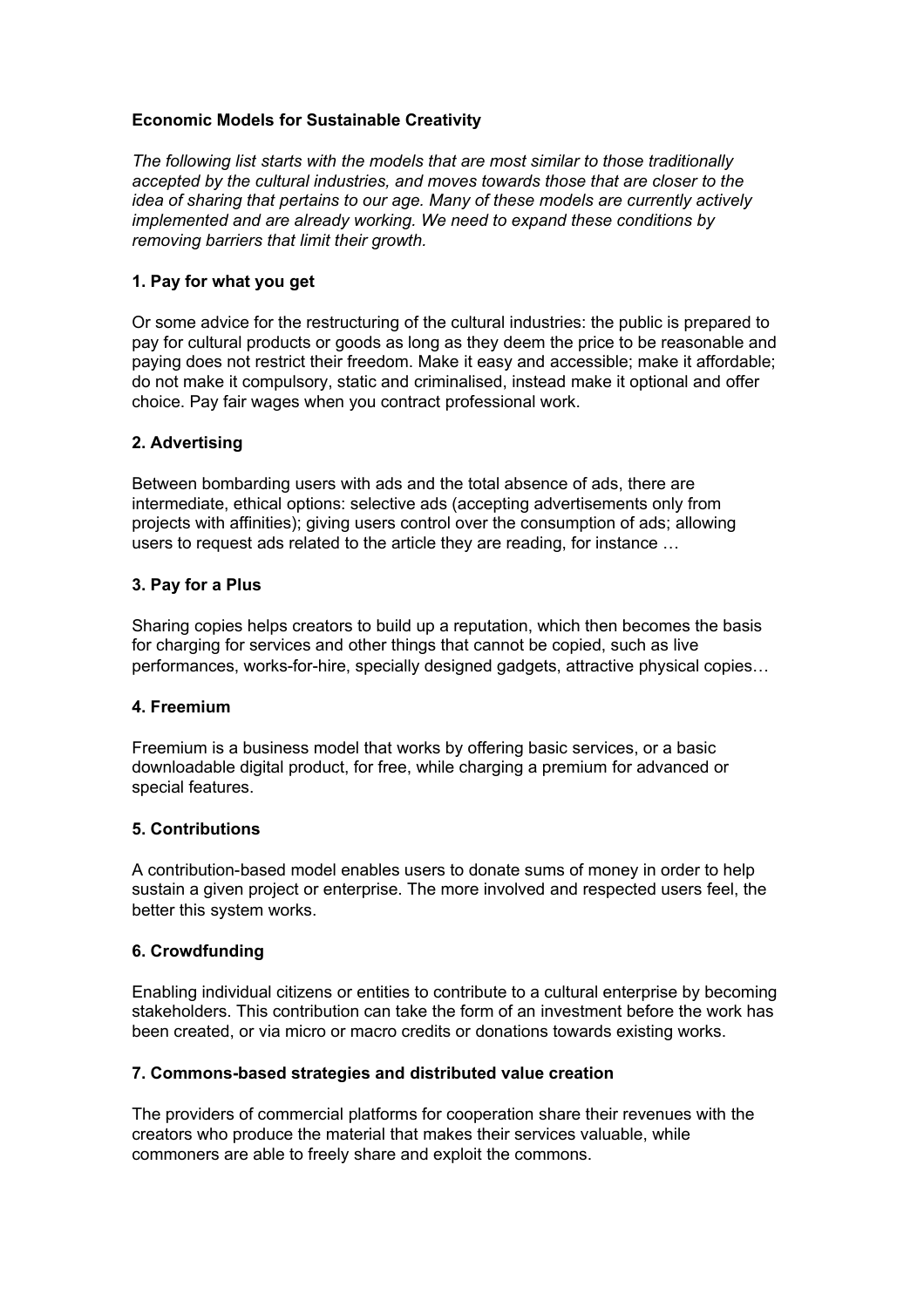# **8. Collective Financing System**

A flat-rate on internet connections can be considered only if it implies an equitable and democratic resource-pooling system and recognizes citizens' rights to share and reuse works freely.

# **9. Basic income**

When connecting the issue of free culture to visions of large-scale social transformations in capitalistic economies, the basic income idea proposes to sustain society as a productive body. A guaranteed basic income is a way to avoid precarity and redistribute economic wealth.

# **10. Public funding/policy making**

We believe that in the context of a society of tax payers, culture must receive a share of public investment due to its undeniable social value. Social funding should not be seen as a substitute for public responsibilities in relation to the funding of culture, and Free/Libre culture should not constitute an anomaly.

- 1. Publicly funded works should be released, after a reasonable commercial life span, for circulation on digital networks so that the public who paid for them can access and re-use them.
- 2. Tax deductions should promote micro-funding and the release of works without restrictive licenses.
- 3. The public should have the option of contributing to deciding how this public investment in culture is shared out.
- 4. Alternative distribution channels should be encouraged. Cultural policies must work towards achieving greater cultural diversity and sustainable collaboration platforms.
- 5. Networks of independent producers, distributors and authors should be supported, and they should be represented on public broadcasting media.
- 6. Impact statements should be a prerequisite for the introduction of any new cultural policy. We must analyze the effects that proposed regulations would have on the cultural and knowledge commons before they are implemented.

# **Results**

#### **The Commons, Public Domain and Business**

The new business models that consider collective production as a context that needs to be nurtured and safeguarded, and not simply as a context to exploit, are based on the premise that cooperation is compatible with market dynamics. The most evocative practical examples stem from free software communities. The "output" is shared under non-restrictive licenses, allowing third parties to use and modify it as long as the same freedoms are obligatorily applied to derived works. This creates a commons that is constantly improved by successive contributions, while not preventing the commercial exploitation of the knowledge and skills arising from them and of the works themselves.

Users become generators of value, and join a virtuous circle of production and consumption that they benefit from.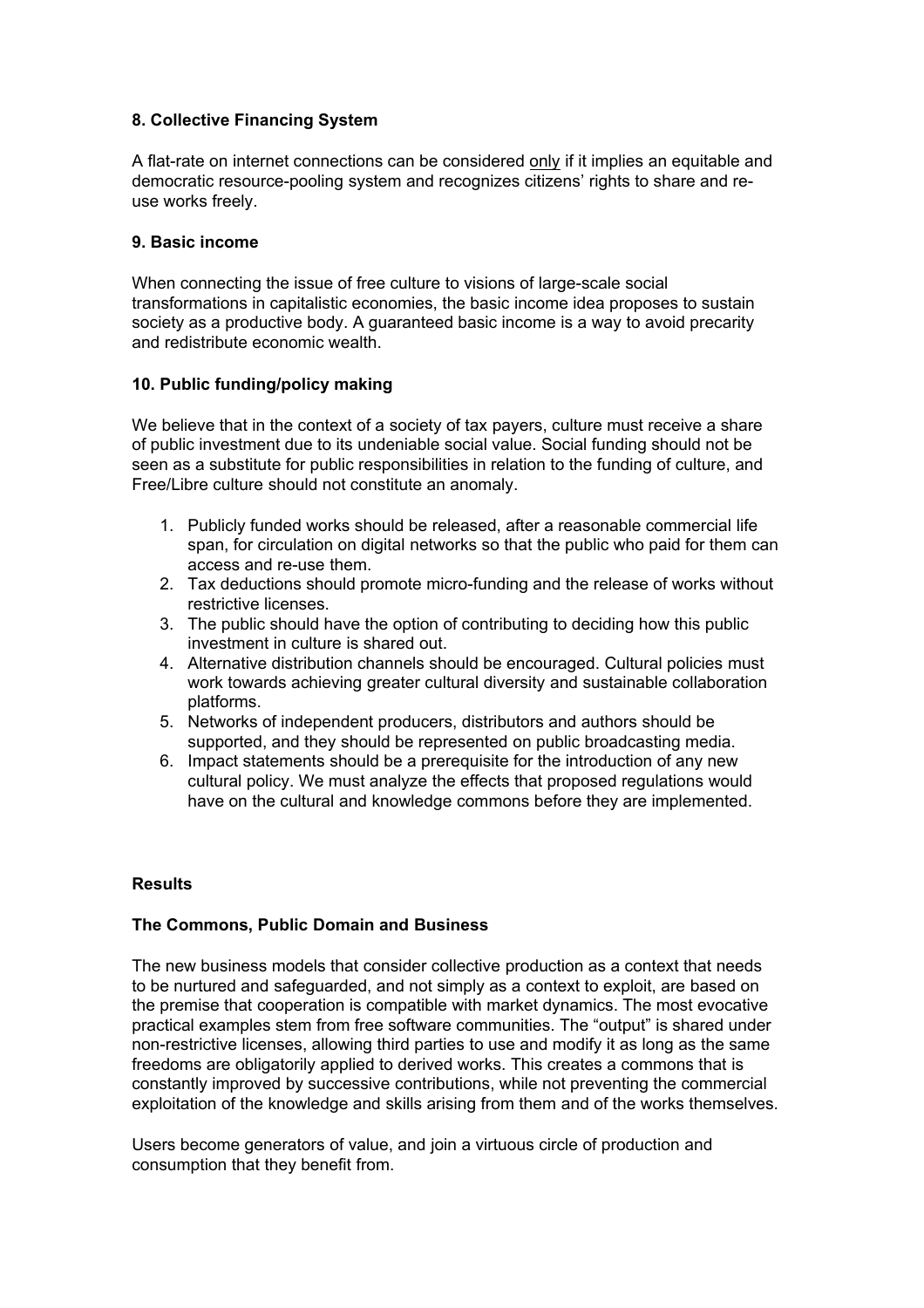Meanwhile, in this new context, it is necessary to defend, promote and implement the conditions that enable online collaboration.

Embroiled in a different logic, the traditional cultural industries want to keep feeding off collective production, without responding to the collaborative logic that is now current thanks to the Internet. These industries try to keep imposing appropriation frameworks onto the commons, becoming entrenched in a predatory idea of culture (the economy of scarcity), which is totally at odds with the philosophy of free culture (the economy of abundance).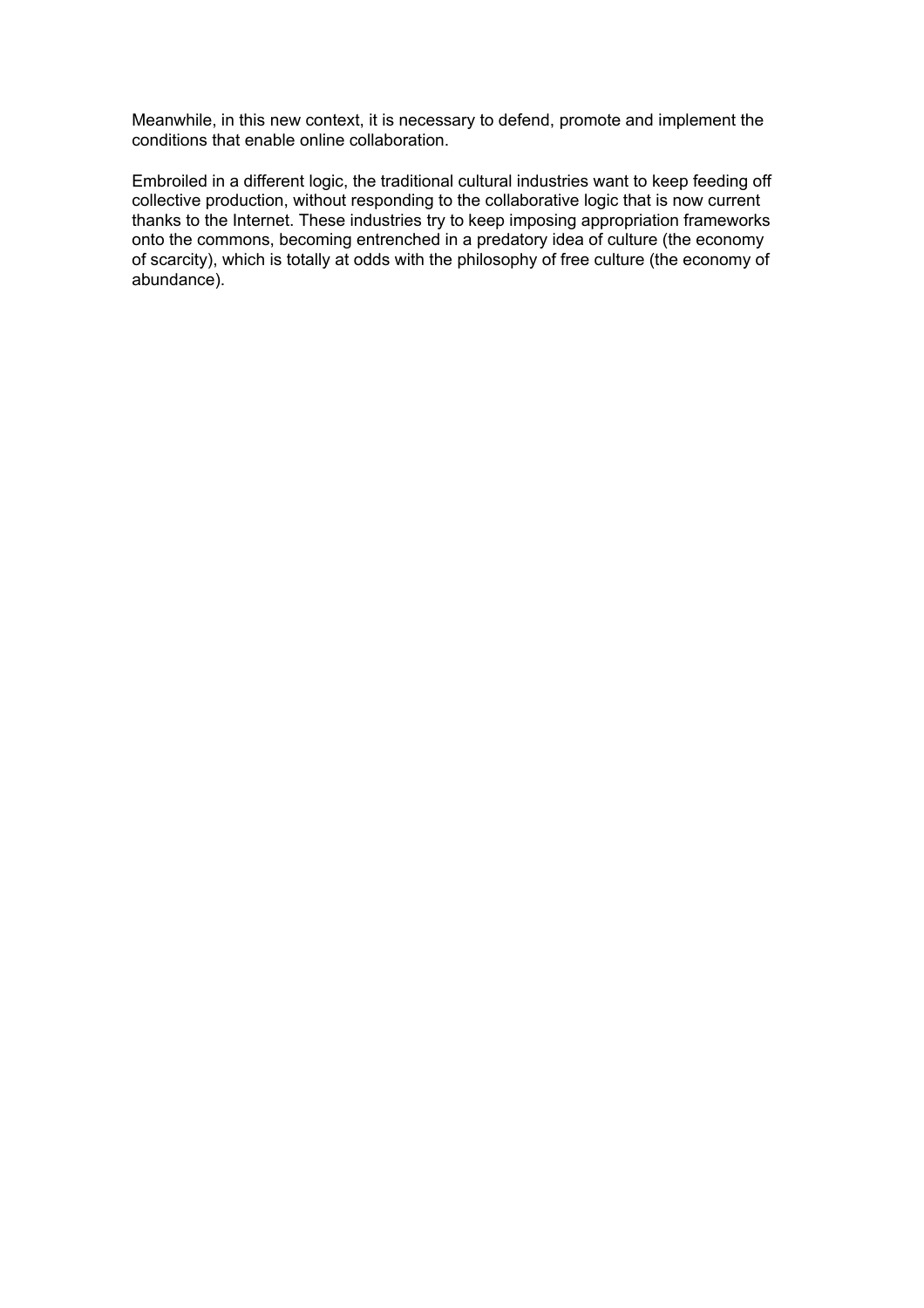# **LICENSES**

This document is published under a dual license; you can republish under either one or both of these licenses:

- Creative Commons Attribution-Share Alike 3.0 Unported
- GNU Free Documentation License 1.3

**\* See the long version and bibliography**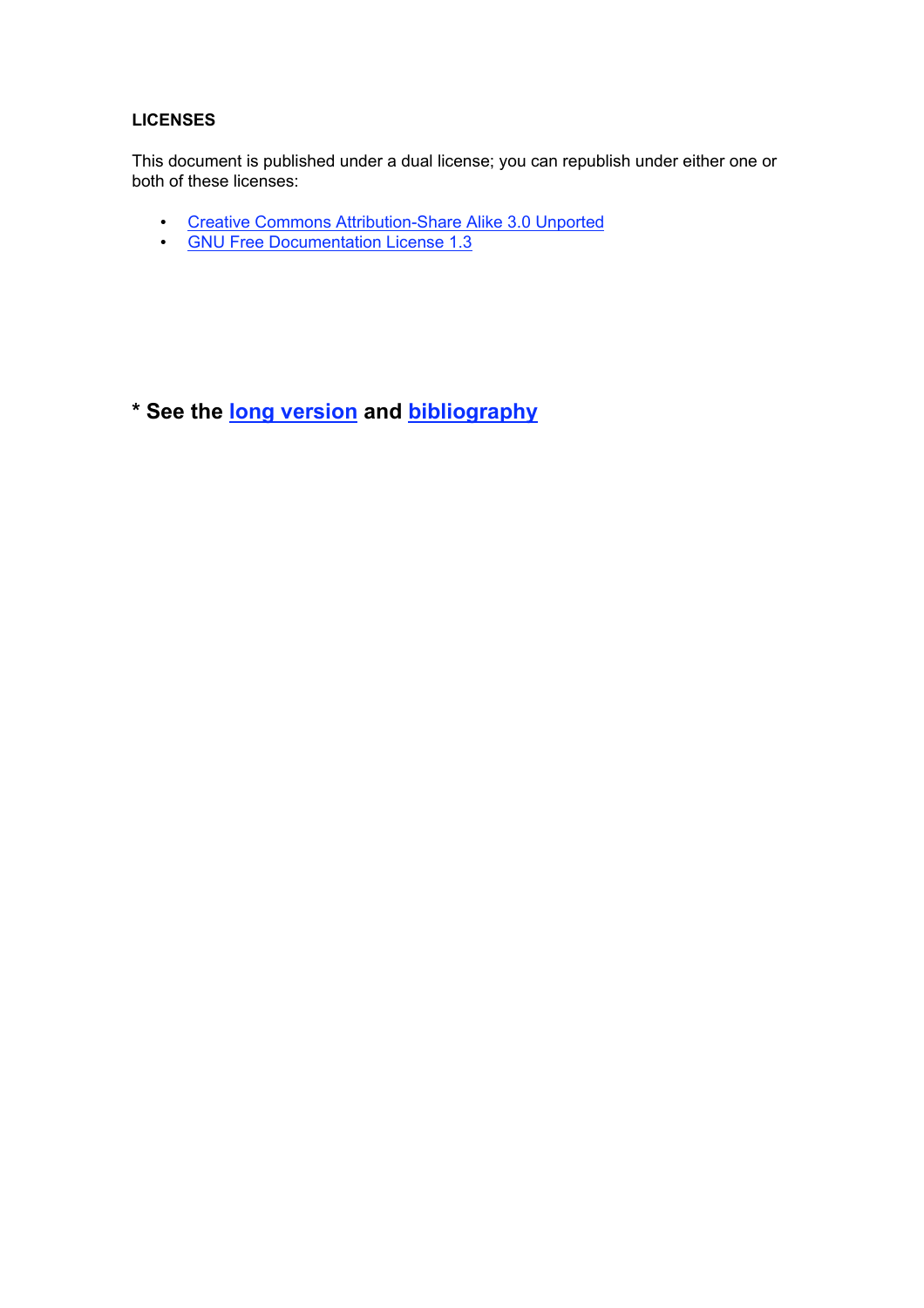# **ENDORSEMENTS**

Alphabetical order:

- 1. ALT1040/Eduardo Arcos
- 2. Johanna Blakley/Norman Lear Centre<br>3. David Bollier/Commons Strategy Grou
- David Bollier/Commons Strategy Group
- 4. Bufet Almeida Abogados
- 5. Florencio Cabello, Facultad de Comunicación, Universidad de Málaga
- 6. Centre for Internet and Society
- 7. CERSA/CNRS, Centre d'Études et de Recherches de Science Administrative
- 8. Creative Commons France
- 9. Abg.do Javier de la Cueva
- 10. EDRI
- 11. Enrique Dans
- 12. Derechos Digitales
- 13. Digitale Allmend
- 14. EFF, Electronic Frontier Foundation
- 15. David Evan Harris, Institute for the Future
- 16. Expansió de la Xarxa Oberta
- 17. FMA, Foundation for Media Alternatives
- 18. FriBit
- 19. Fundació Guifi.net
- 20. Fundación Karisma
- 21. Mayo Fuster Morell
- 22. Ricardo Galli
- 23. Global Lives Project
- 24. Gpopai, Grupo de Pesquisa em Políticas Públicas para o Acesso à Informação da Universidade

# São Paulo

de

- 25. Hacktivistas
- 26. John Hendrik Weitzmann/CC Germany
- 27. Brain Holmes
- 28. Icelandic Digital Freedoms Society/Smári McCarthy
- 29. Institute for New Culture Technologies/Konrad Becker
- 30. IGOP, Institut de Govern i Polítiques Públiques de l'Universitat Autònoma de Barcelona
- 31. Dmytri Kleiner
- 32. Eric Kluitenberg/De Balie
- 33. Kunterbunt Cultura Independiente
- 34. La-EX.net (exEXGAE)
- 35. La Quadrature du Net
- 36. Ignasi Labastida/CC Espanya i Catalunya
- 37. Lab for Culture
- 38. Simona Levi
- 39. David K. Levine
- 40. Geert Lovink
- 41. Jeremy Malcolm/Consumers International
- 42. Mangas Verdes/Manuel Almeida
- 43. Yann Moulier Boutang, Professor of economics, University of technology of Compiègne, Superior School of Art and Design of Saint Etienne and National Superior School of Architecture of Paris-**Malaquais**
- 44. Multitudes
- 45. Nagarjuna G.
- 46. Ningunterra.com/Mario Pena
- 47. Open Data Network
- 48. Open Rights Group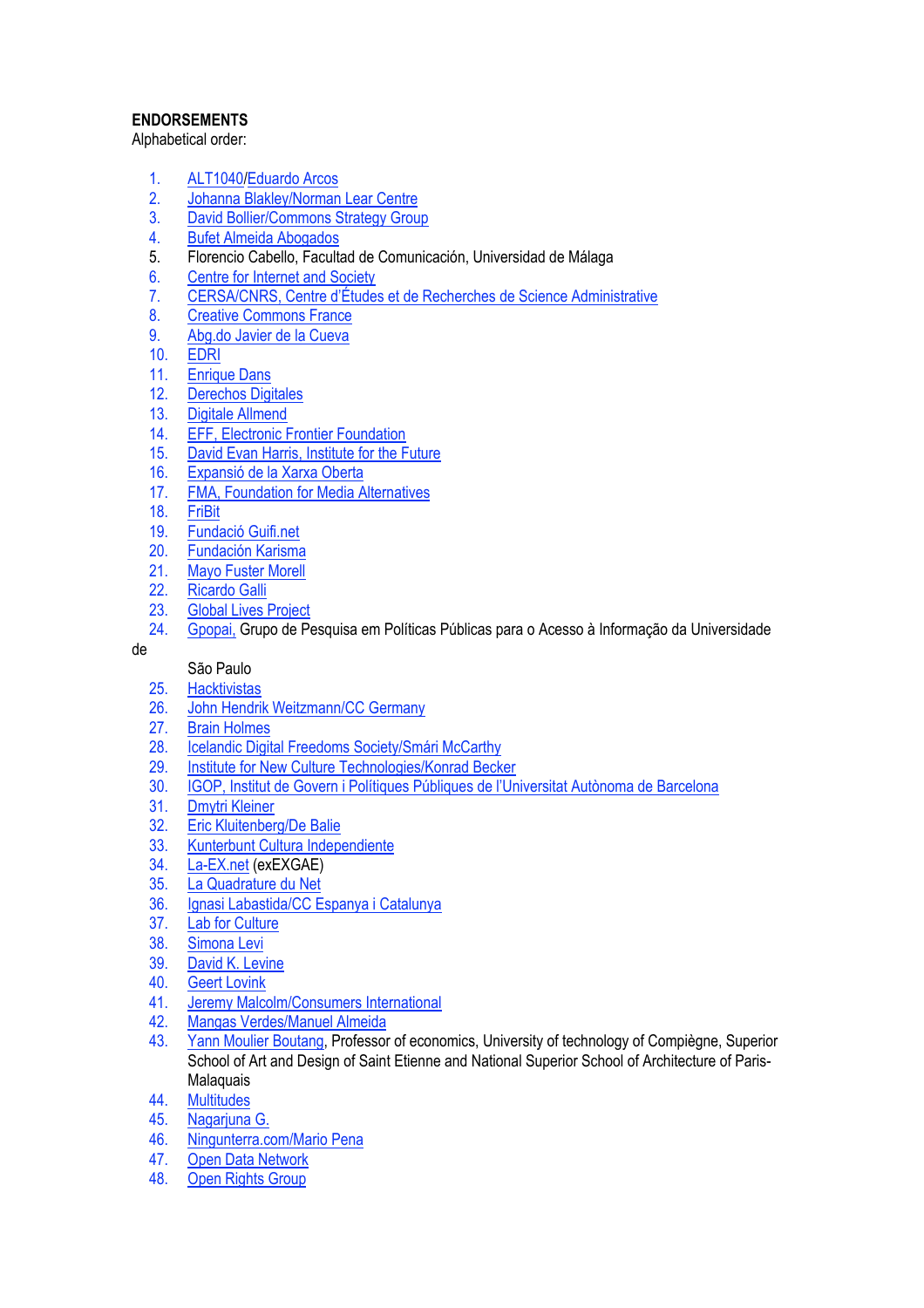- 49. The Open Standards Alliance/Stefan Marsiske
- 50. Openwear.org
- 51. P2P Foundation
- 52. Pangea
- 53. Panoptykon
- 54. Platoniq
- 55. Red SOStenible
- 56. Roberto Santos
- 57. Scambio Etico
- 58. SerpicaNaro.org
- 59. Spiralia/Mariángela Petrizzo
- 60. Felix Stalder
- 61. Richard Stallman
- 62. Alan Toner
- 63. Transform! Italia
- 64. Telematics Freedom Foundation
- 65. Telenoika
- 66. Universidad Nómada
- 67. Vecam
- 68. Verkami
- 69. José Luis de Vicente/ZZZINC
- 70. Viquipèdia
- 71. Visualiza.info
- 72. Vrijschrift.org Foundation
- 73. Hilary Wainwright/Red Pepper/Transnational Institute
- 74. Wikihow
- 75. WIO, World-Information Institute
- 76. YProduction

If you would like to help disseminate this document, just make it yours and spread it through the Internet, to your own networks, send it to policy makers, to NGOs, to the cultural industries, to artists and producers…

*\* If you want to participate in the discussion for the subsequent amendments to this document: fcforum\_discussion@list.fcforum.net \* If you want to send us a mail: info@fcforum.net*